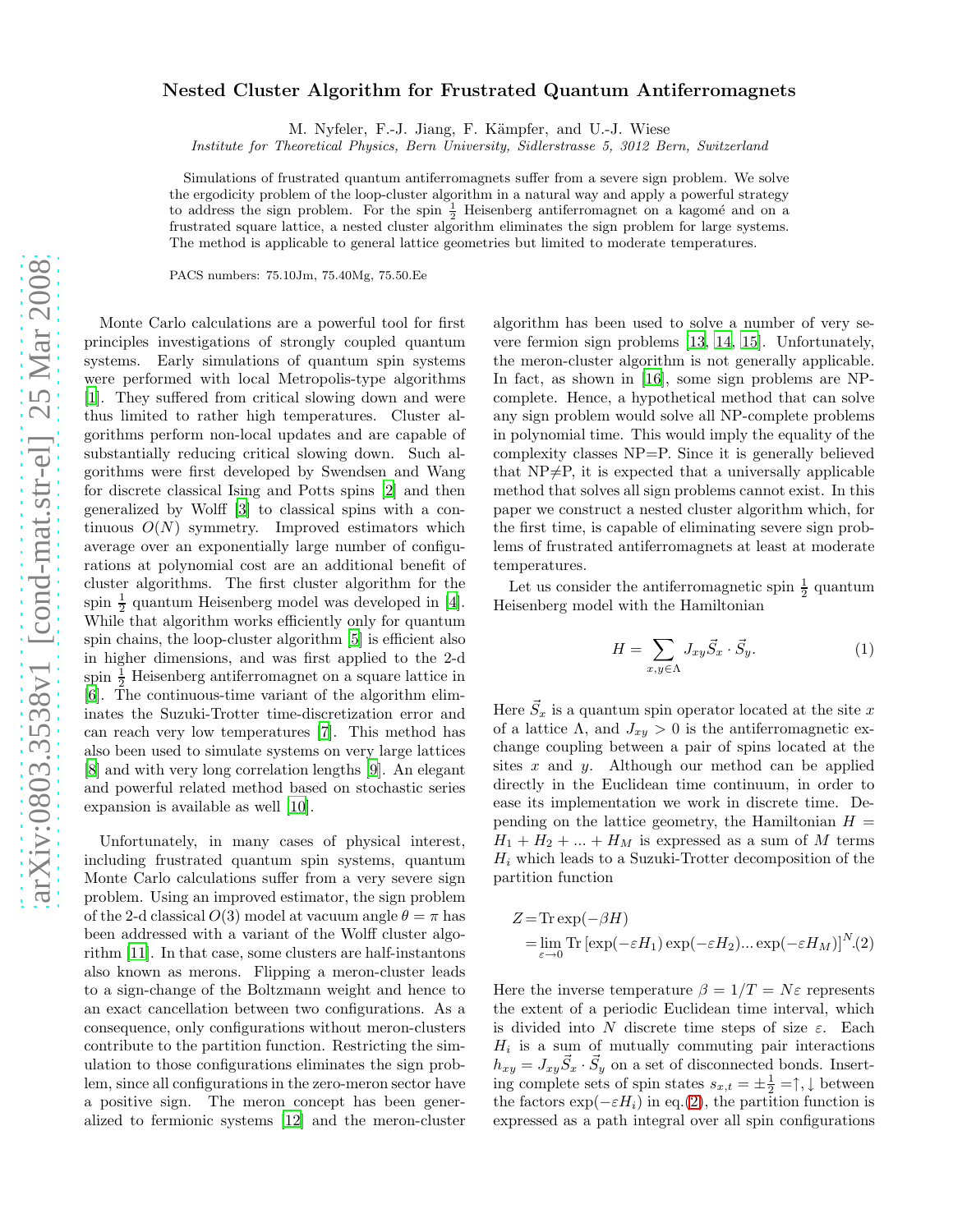[s] [\[6](#page-3-5)]

$$
Z = \sum_{[s]} \text{Sign}[s] \exp(-S[s]). \tag{3}
$$

The weight of a configuration is a product of contributions from individual space-time plaquettes corresponding to the two-spin transfer matrix elements  $\langle s_{x,t} s_{y,t} | \exp(-\varepsilon h_{xy}) | s_{x,t+1} s_{y,t+1} \rangle$ . In the basis  $| \uparrow \uparrow \rangle$ ,  $|\uparrow \downarrow \rangle, |\downarrow \uparrow \rangle, |\downarrow \downarrow \rangle$ , up to an irrelevant overall factor, the two-spin transfer matrix takes the form

<span id="page-1-0"></span>
$$
\exp(-\varepsilon h_{xy}) = \begin{pmatrix} A & 0 & 0 & 0 \\ 0 & A+B & -B & 0 \\ 0 & -B & A+B & 0 \\ 0 & 0 & 0 & A \end{pmatrix}, \qquad (4)
$$

with  $A = \exp(-\varepsilon J_{xy}/2)$  and  $B = \sinh(\varepsilon J_{xy}/2)$ . The off-diagonal transfer matrix elements are negative. The product of the negative signs over all space-time plaquettes defines the total  $Sign[s] = \pm 1$  of a spin configuration. The remaining factor  $exp(-S[s])$  represents a positive Boltzmann weight which can be interpreted as a probability and thus can be used for importance-sampling in a Monte Carlo simulation.

When one samples the system using the positive weight  $exp(-S[s])$ , one must include Sign[s] in the measured observables  $O[s]$  and expectation values are given by

$$
\langle O \rangle = \frac{1}{Z} \sum_{[s]} O[s] \text{ Sign}[s] \exp(-S[s]) = \frac{\langle O \text{ Sign} \rangle_+}{\langle \text{Sign} \rangle_+}. (5)
$$

Here the index  $+$  refers to expectation values in the simulated ensemble with positive Boltzmann weights and partition function  $Z_+ = \sum_{[s]} \exp(-S[s])$  such that

$$
\langle \text{Sign}\rangle_{+} = \frac{1}{Z_{+}} \sum_{[s]} \text{Sign}[s] \exp(-S[s]) = \frac{Z}{Z_{+}}
$$
  
 
$$
\sim \exp(-\Delta f \beta V). \tag{6}
$$

Here V is the spatial volume and  $\Delta f$  is the difference between the free energy densities of the original ensemble with the weight  $Sign[s] exp(-S[s])$  and the simulated ensemble with the positive weight  $\exp(-S[s])$ . The expectation value of the sign is exponentially small in the space-time volume  $\beta V$ . Since it is obtained as a Monte Carlo average of contributions  $\text{Sign}[s] = \pm 1$ , one needs an exponentially large statistics in order to accurately measure  $\langle$ Sign $\rangle_+$ . This is impossible in practice and gives rise to a very severe sign problem.

How can one increase the statistics by an exponential factor without investing more than a polynomial numerical effort? The meron-cluster algorithm [\[11](#page-3-10), [12](#page-3-11)] achieves this by constructing an improved estimator for the sign. Like the meron-cluster algorithm, the method presented here is based on the loop-cluster algorithm [\[5\]](#page-3-4) which decorates a spin configuration with bonds connecting spins to closed loop-clusters. The four spins on a space-time plaquette are connected in pairs. In fact,  $A$  and  $B$  in eq.[\(4\)](#page-1-0) represent weights of two possible bond configurations on a space-time plaquette. The weight A corresponds to bonds connecting the spins  $s_{x,t}$  and  $s_{y,t}$  with their timelike neighbors  $s_{x,t+1}$  and  $s_{y,t+1}$ , while B corresponds to space-like bonds connecting  $s_{x,t}$  with  $s_{y,t}$  and  $s_{x,t+1}$  with  $s_{y,t+1}$ . Sites connected by bonds form a closed oriented loop-cluster. Up to an overall spin-flip of the entire cluster, the spin configuration on a cluster is determined by the cluster geometry. Time-like bonds connect parallel spins, while space-like bonds connect anti-parallel spins. Integrating out the spins, the partition function can be expressed as a sum over bond configurations [b]

$$
Z = \sum_{[b]} \text{Sign}[b] A^{n_A} B^{n_B} 2^{N_c}.
$$
 (7)

Here  $n_A$  is the number of time-like and  $n_B$  is the number of space-like plaquette break-ups, while  $N_c$  is the number of loop-clusters. The factor  $2^{N_c}$  arises because each cluster has two possible spin orientations. The partition function can be sampled by a Metropolis update of the plaquette break-ups. Remarkably, while the original cluster algorithm which operates on spins and bonds never changes the sign and is thus not ergodic [\[17\]](#page-3-16), the algorithm which operates only on bonds (after the spins have been integrated out) is ergodic and still avoids unnatural freezing. Interestingly, Sign[s] remains invariant under cluster flips, i.e. all clusters are non-merons. However, in this case the meron-cluster algorithm does not solve the sign problem because almost half of the configurations in the zero-meron sector have a negative sign [\[17\]](#page-3-16). Since it does not change under spin flips,  $Sign[s] = Sign[b]$  is uniquely determined by the bond configuration. It is important to note that the sign can be expressed as a product of cluster signs  $\text{Sign}[b] = \prod_{\mathcal{C}} \text{Sign}_{\mathcal{C}}$ . Depending on the orientation of a cluster, each space-like breakup contributes a factor  $\pm i$  to the two clusters traversing the corresponding space-time plaquette. By construction, each cluster traverses an even number of space-like break-ups, and hence  $\text{Sign}_{\mathcal{C}} = \pm 1$ .

We distinguish space-time plaquettes shared by two different clusters from internal plaquettes belonging entirely to one cluster. Updating the break-up on a spacetime plaquette shared by two different clusters does not lead to a sign-change. Only updates of cluster-internal plaquettes may change the sign. We apply the following method to construct an improved estimator for the sign. Once a statistically independent bond configuration has been produced by the cluster algorithm, we perform an inner Monte Carlo simulation by updating only the cluster-internal plaquette break-ups. Each cluster  $C$ defines the set of lattice sites  $\Lambda_{\mathcal{C}}$  contained in C. The inner Monte Carlo algorithm generates clusters with different orientations that visit all sites of  $\Lambda_{\mathcal{C}}$  in different orders, thus contributing different values of  $\text{Sign}_{\mathcal{C}}$ . In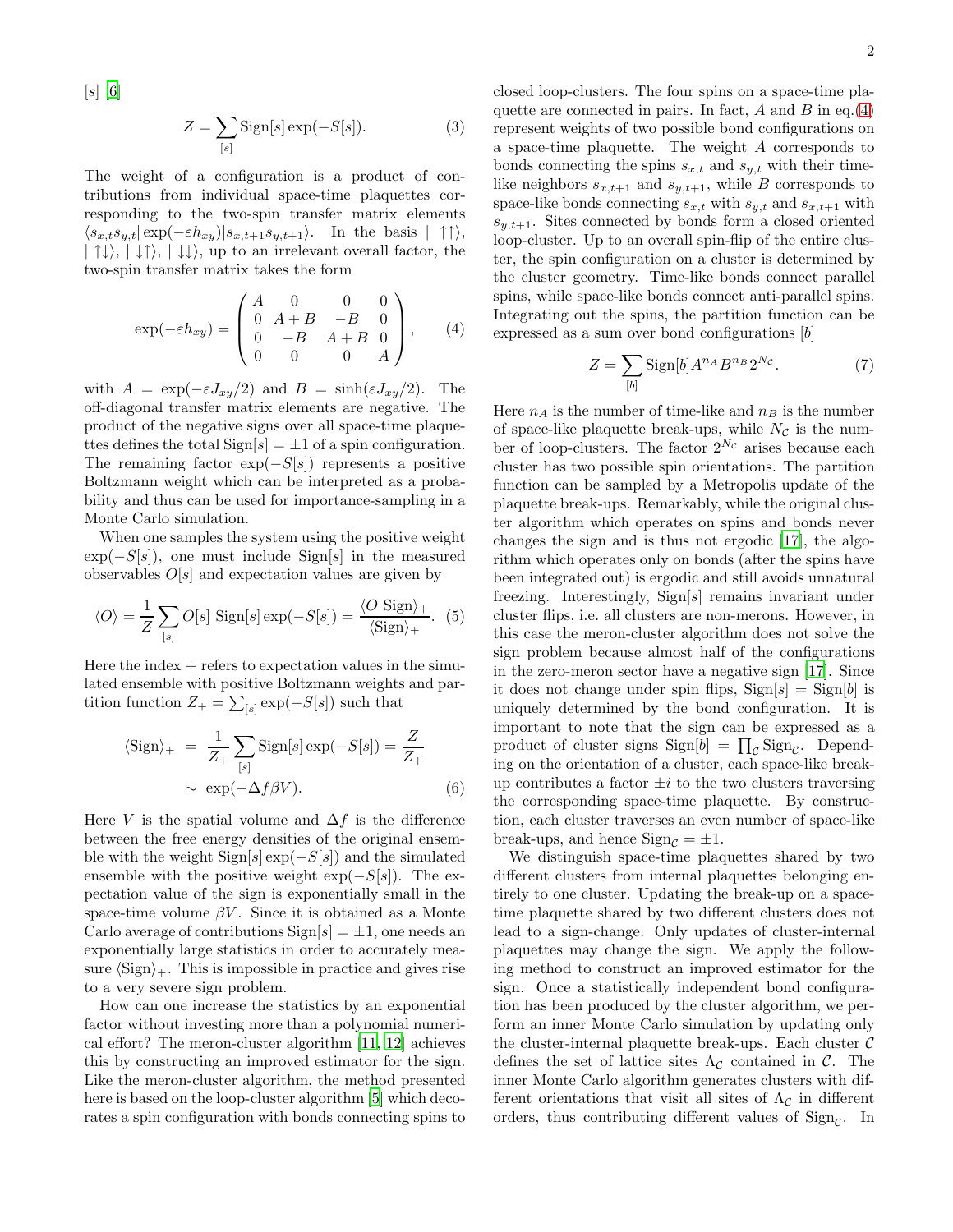this process, break-ups that lead to the decomposition of  $\Lambda_{\mathcal{C}}$  into separate clusters must be rejected. The inner Monte Carlo algorithm estimates an average  $\langle \text{Sign}_{\mathcal{C}} \rangle_i$  for each set of sites  $\Lambda_{\mathcal{C}}$ . Since the different sets are independent, the improved estimator of the sign is given by

$$
\langle \text{Sign}\rangle_i = \prod_{\Lambda_C} \langle \text{Sign}_C \rangle_i. \tag{8}
$$

Remarkably, the nesting of an outer and an inner cluster algorithm achieves exponential error reduction at polynomial cost. A similar strategy was very successfully applied to the measurement of exponentially suppressed Wilson loops in lattice gauge theory [\[18\]](#page-4-0) as well as to quantum impurity models [\[19](#page-4-1)]. Correlation functions and susceptibilities can also be measured with improved estimators. Let us consider the staggered magnetization operator  $\vec{M}_s = \sum_x z_x \vec{S}_x$ . Here  $z_x$  is a stagger factor depending on the sub-lattice to which the site  $x$  belongs. The corresponding staggered susceptibility

$$
\chi_s = \frac{\langle M_s^2 \text{Sign} \rangle_+}{\beta V \langle \text{Sign} \rangle_+} = \frac{\langle \langle M_s^2 \text{Sign} \rangle_i \rangle_+}{\beta V \langle \langle \text{Sign} \rangle_i \rangle_+}.\tag{9}
$$

is obtained from an improved estimator which is given in terms of  $M_s = \sum_{\mathcal{C}} M_{s\mathcal{C}}$  with  $M_{s\mathcal{C}} = \sum_{(x,t) \in \mathcal{C}} z_x s_{x,t}$  as

$$
\langle M_s^2 \text{Sign} \rangle_i = \sum_{\Lambda_c} \langle M_{s\mathcal{C}}^2 \text{Sign}_{\mathcal{C}} \rangle_i \prod_{\Lambda_{\mathcal{C}'} \neq \Lambda_{\mathcal{C}}} \langle \text{Sign}_{\mathcal{C}'} \rangle_i. \tag{10}
$$

In which cases will the nested cluster algorithm eliminate or at least substantially reduce the sign problem? Since some sign problems are NP-hard, it is expected that any method will fail at least in those cases. The nested cluster algorithm fails to solve the sign problem when a cluster fills almost the entire volume, because then the inner Monte Carlo algorithm becomes inefficient. Since large clusters necessarily arise in the presence of large correlation lengths, the nested cluster algorithm does not work efficiently in low-temperature ordered phases.

Even in the absence of long-range order, cluster algorithms may become inefficient if the clusters grow to unphysically large sizes beyond the physical correlation length. This potential problem is prevented when there is a reference configuration that limits cluster growth [\[15\]](#page-3-14). For the antiferromagnet on the square lattice the reference configuration is given by the classical Néel state, i.e. all spins in a loop-cluster are in a staggered pattern. The cluster-size squared is then tied to the staggered susceptibility which protects the clusters from growing to unphysically large sizes. Also for frustrated systems it is natural to consider a classical ground state as a reference configuration. When one quantizes the spins along a local quantization axis in the direction of the spin orientation in the classical ground state, an interesting algorithm with open string-clusters emerges. The spins in each cluster are in the reference configuration and hence



FIG. 1: kagomé lattice (left) and frustrated square (or anisotropic triangular) lattice (right) consisting of three sublattices  $A, B, C$ .

these clusters are protected from becoming unphysically large. However, the meron-concept does not apply to the open string-clusters, i.e. when these clusters are flipped, they are not independent but affect each other in their effect on the sign. Remarkably, one can still integrate out the spins analytically. This glues the open stringclusters together to the closed loop-clusters of the algorithm discussed before. While typical closed loop-clusters are hence larger than the correlation length corresponding to the classical order, they still represent physical correlated regions. In fact, they grow up to the length scale at which the signs, which are a manifestation of quantum entanglement, decorrelate.

Even if the typical cluster-size is moderate, the inner Monte Carlo algorithm may not lead to an efficient cancellation of signs. For example, there are cases in which the improved estimator  $\langle \text{Sign}\rangle_i$  is not positive. Still, if such cases are rare, the sign problem is substantially reduced. In order to optimize the performance of the algorithm, the numerical effort invested in the inner and outer Monte Carlo procedures must be properly balanced against each other. It pays off to invest a larger number of inner Monte Carlo sweeps on the larger sets  $\Lambda_c$ . In any case, the efficiency of the nested cluster algorithm must be investigated on a case by case basis.

We now consider the Heisenberg antiferromagnet with uniform nearest-neighbor coupling  $J_{xy} = J$  on the lattices illustrated in figure 1. The frustrated square lattice has an additional coupling  $J'$  along the diagonals. We have simulated large kagomé lattices with up to  $V \approx 1000$ spins at moderate temperatures with  $\beta J \approx 1$ . Figure 2 shows the probability distribution of the improved estimator  $\langle$ Sign $\rangle_i$ . Although sometimes it is negative, it still leads to an accurate determination of the average sign. We consider  $M_s$  with  $z_x = 1, -1, 0$  on sub-lattice A, B, C, respectively, which may signal coplanar spin order. As shown in figure 3, with increasing volume  $V$  both  $\langle$ Sign $\rangle$ <sub>+</sub> and  $\langle M_s^2$ Sign $\rangle$ <sub>+</sub> decrease dramatically over numerous orders of magnitude, but are still accurately accounted for by the nested cluster algorithm. For example, with  $V = 882$  spins  $\langle$ Sign $\rangle_+ = 2.09(8) \times 10^{-14}$ . A brute force approach would require an astronomical statistics of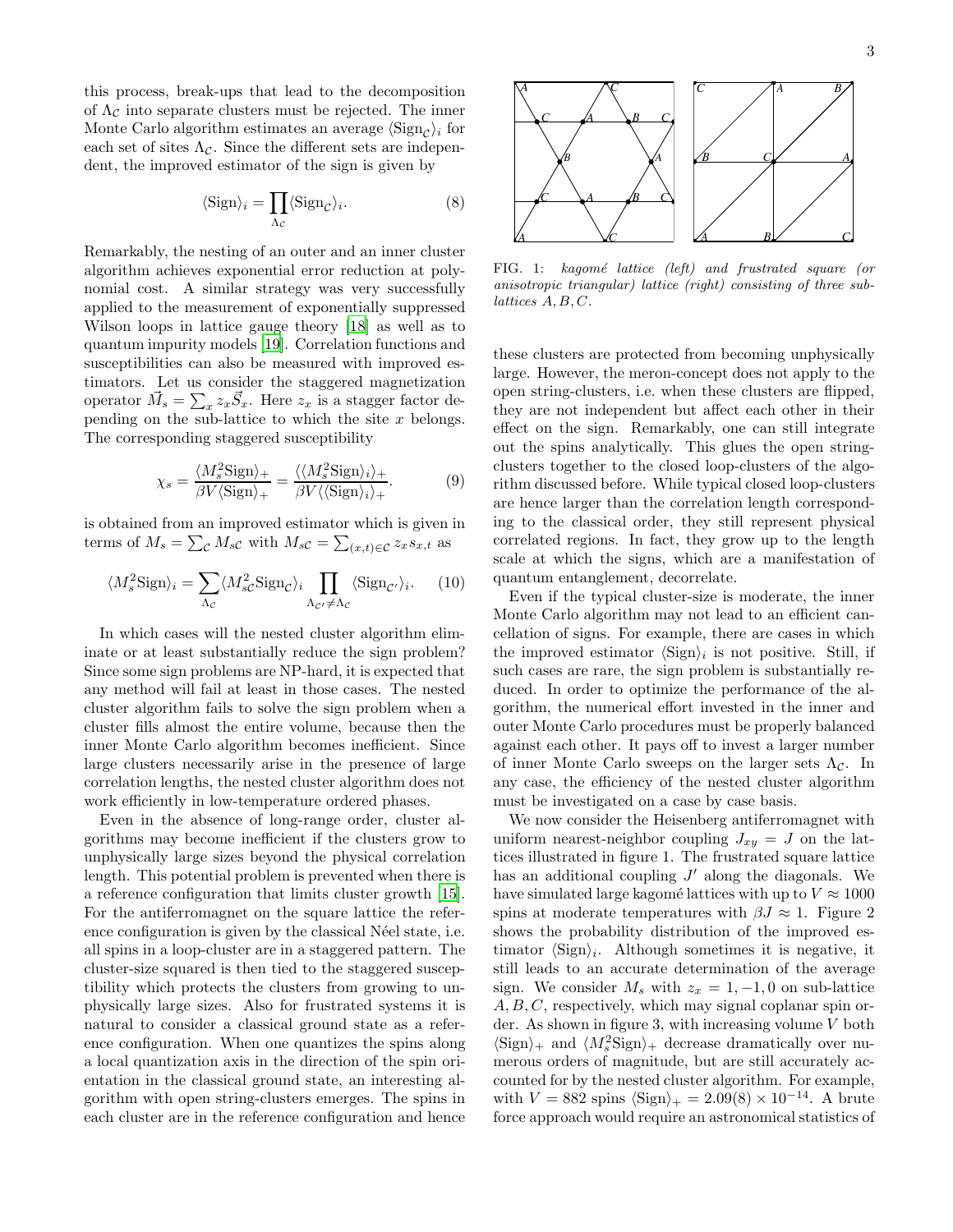

FIG. 2: Probability distribution of  $\langle Sign \rangle_i$  for the kagomé lattice with  $V = 576$  spins and  $\beta J = 1$ .



FIG. 3: Volume-dependence of  $\langle Sign \rangle_+$  and  $\langle M_s^2Sign \rangle_+$ (rescaled by  $10^{-6}$ ) for the kagomé lattice with  $\beta J = 1$ .

about  $10^{30}$  sweeps in order to achieve a similar precision. Figure 4 shows the coplanar staggered susceptibility  $\chi_s$ compared to the collinear Néel susceptibility  $\chi_N$ . On the square lattice, frustration reduces the Néel order, while (at least for  $J' = J/4$ ) the coplanar order is as weak as on the kagomé lattice (and practically indistinguishable from it in figure 4).

To conclude, in contrast to other Monte Carlo methods, the nested cluster algorithm is capable of eliminating very severe sign problems for large systems, at least at moderate temperatures. This is useful, for example, for determining the couplings of frustrated magnets by comparison with experimental finite temperature data. As we have demonstrated, although the nested cluster algorithm cannot reach very low temperatures, by studying appropriate susceptibilities one may still obtain valuable insights concerning possible types of order. Applications to frustrated antiferromagnets on various lattice geometries are currently in progress.

U.-J. W. likes to thank S. Chandrasekharan for a longlasting fruitful and very inspiring collaboration on the sign problem. We also have benefited from interesting discussions with M. Troyer. This work was supported by the Schweizerischer Nationalfonds.

- <span id="page-3-0"></span>[1] J. D. Reger and A. P. Young, Phys. Rev. B37 (1988) 5978.
- <span id="page-3-1"></span>[2] R. H. Swendsen and J.-S. Wang, Phys. Rev. Lett. 58 (1987) 86.
- <span id="page-3-2"></span>[3] U. Wolff, Phys. Rev. Lett. 62 (1989) 361.
- <span id="page-3-3"></span>[4] U.-J. Wiese and H.-P. Ying, Phys. Lett. A168 (1992) 143.
- <span id="page-3-4"></span>[5] H. G. Evertz, G. Lana, and M. Marcu, Phys. Rev. Lett. 70 (1993) 875.
- <span id="page-3-5"></span>[6] U.-J. Wiese and H.-P. Ying, Z. Phys. B93 (1994) 147.
- <span id="page-3-6"></span>[7] B. B. Beard and U.-J. Wiese, Phys. Rev. Lett. 77 (1996) 5130.
- <span id="page-3-7"></span>[8] J.-K. Kim and M. Troyer, Phys. Rev. Lett. 80 (1998) 2705.
- <span id="page-3-8"></span>[9] B. B. Beard, R. J. Birgeneau, M. Greven, and U.-J. Wiese, Phys. Rev. Lett. 80 (1998) 1742.
- <span id="page-3-9"></span>[10] A. W. Sandvik, Phys. Rev. B56 (1997) 11678.
- <span id="page-3-10"></span>[11] W. Bietenholz, A. Pochinsky, and U.-J. Wiese, Phys. Rev. Lett. 75 (1995) 4524.
- <span id="page-3-11"></span>[12] S. Chandrasekharan and U.-J. Wiese, Phys. Rev. Lett. 83 (1999) 3116.
- <span id="page-3-12"></span>[13] S. Chandrasekharan, J. Cox, K. Holland, and U.-J. Wiese, Nucl. Phys. B576 (2000) 481.
- <span id="page-3-13"></span>[14] S. Chandrasekharan and J. C. Osborn, Phys. Rev. B66 (2002) 045113.
- <span id="page-3-14"></span>[15] S. Chandrasekharan, J. Cox, J. C. Osborn, and U.-J. Wiese, Nucl. Phys. B673 [FS] (2003) 405.
- <span id="page-3-15"></span>[16] M. Troyer and U.-J. Wiese, Phys. Rev. Lett. 94 (2005) 170201.
- <span id="page-3-16"></span>[17] P. Henelius and A. W. Sandvik, Phys. Rev. B62 (2000)



FIG. 4: Coplanar staggered susceptibility  $\chi_s$  and collinear N'eel susceptibility  $\chi_N$  as functions of the space-time volume  $\beta V$  for the kagomé as well as the frustrated  $(J' = J/4)$  and unfrustrated  $(J' = 0)$  square lattice at fixed space/time aspect ratio  $\sqrt{V}/\beta J = 20$ .